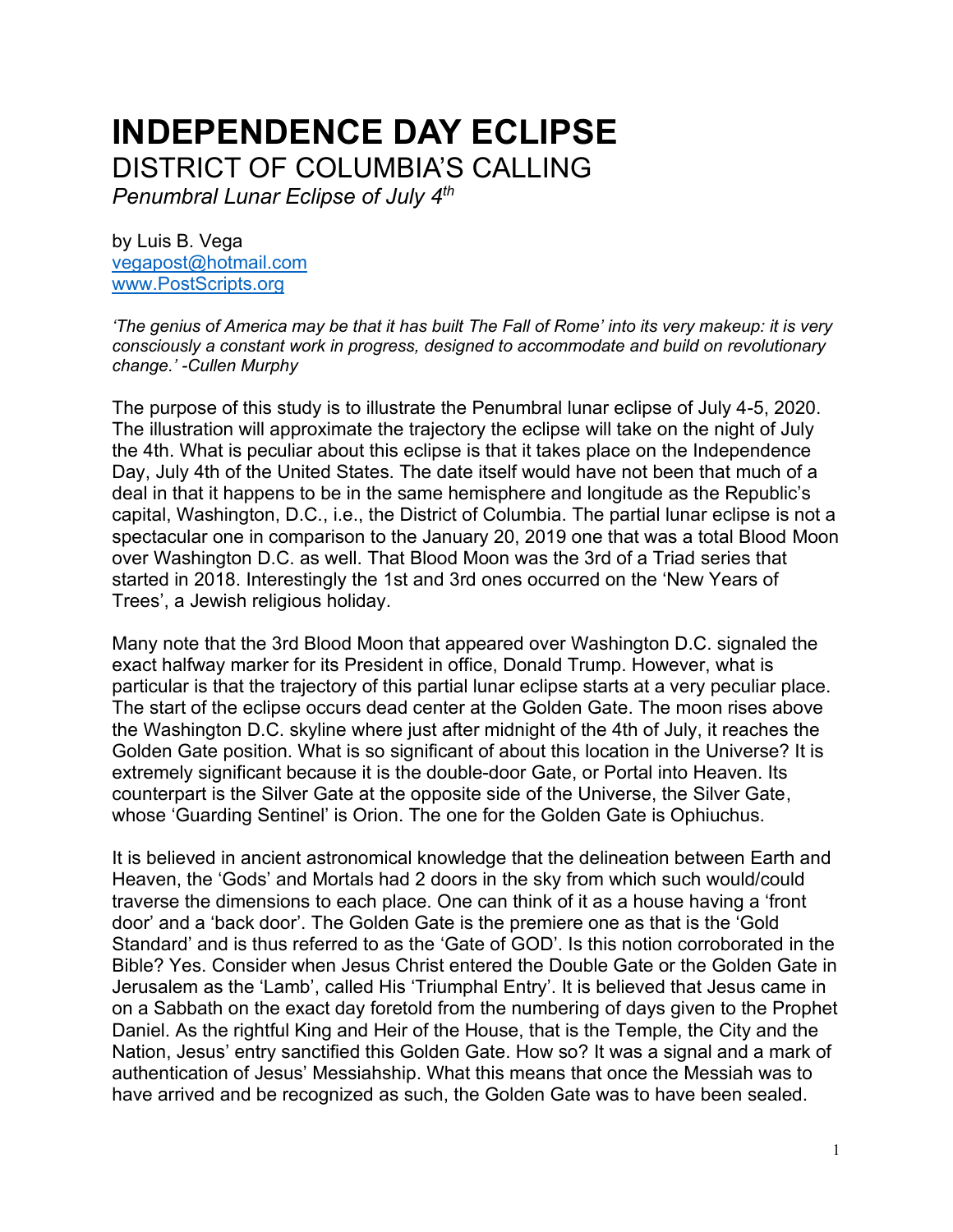#### **The Golden Arches**

The sealing of the 'Golden Arches' occurred eventually, but it was at the hands of the Muslim Ottomans. This occurred when Suleiman ordered the rebuilding of the walls of Jerusalem and to seal up the double gate. Since then, Islam has attempted to oppose the Kingship of Jesus in that thereafter, a Muslim cemetery was placed in front of the Golden Gate in an attempt to prevent Jesus from returning and reigning. Why? Jesus, as a High Priest, aside from being Prophet and King would be defiled for touching the ground of the dead. However, at Jesus' 2nd coming, when He touches the Mount of Olives with His feet, a great earthquake will ensue and the valley will split the city in half. It will not be a problem for Jesus as such a cemetery will totally be removed. Jesus triumphantly will enter Jerusalem as King and Messiah, only this time as the 'Lion', at the end of the Battle of Armageddon through those double arched Golden Doors.

By the way, if one is into the study of corporate Illuminati iconography, the McDonald 'double arches' alludes to the Golden Gate, etc. How this act alone would have been and will be a Sign of the true Messiah is found in Ezekiel. It concerns the 4th Temple to be built for the 1000-year reign of Christ Jesus after His 2nd coming. How so? The Jews knew the pattern and eschatological significance of the Golden Gate. The Golden Gate is also referred to as the Eastern Gate as it is directly facing East towards the Mount of Olives. This is also why the Temples were not in the City of David. In Ezekiel, it states that when the 4th Temple is finished, the King will enter it through the Eastern Gate, that is the Golden Gate. And amazingly, it will then be sealed-up so that no other human, Angel or Being will ever inter it because of the uniqueness and holiness of King Jesus.

So, what is the Penumbral lunar eclipse over Washington D.C. on the Independence Day of the USA signifying as the eclipse occurs at the Golden Gate? One has to take the whole picture in mind for context to possibly ascertain any esoteric and/or Biblical significance or interpretation. Only then can one make some suggestions based on the meaning of the astronomical Signs. A bit of Astronomy is in order for background and context. The Golden Gate is identified in the known Universe by the intersection of the 2 most prominent delineations, the Ecliptic, that is where the Sun appears to traverse the 12 constellations from Earth's perspective. The other delineation is that of the Galactic Plain. This is basically the diameter axis of the Milky Way galaxy as it is seen from Earth. This is what the Ancients depicted the sky as being the Ouroboros, or the Dragon eating its tail, or as in the Aztec Calendar, the 2 Dragon heads meeting in the middle.

This quadrant of the Universe is composed of 2 major constellations and 2 minor ones. The 2 major constellations are Scorpio and Sagittarius. The 2 minor constellations are Ophiuchus and Aquila. This quadrant tells a story of the Redemptive Plan of YHVH of how at this stage, the storyline begins with Sagittarius, Scorpio, then with Ophiuchus and finally Aquila. Sagittarius is the hybrid centaur that represents the dual nature of Jesus, both fully man and GOD. His is the victor and has been crowned with Corona Australis. He has his arrow fixed and shoots it at the heart of Scorpio, the Giant Red Sun or Star of Antares. Scorpio represents the enemy of YHVH and of His People. He seeks to devour and poison all that is true with lies and deceit, as with Lucifer, i.e., Satan. The Dragon is thus mortally wounded in the fight as the Scorpion's head is crushed by the right foot of Ophiuchus.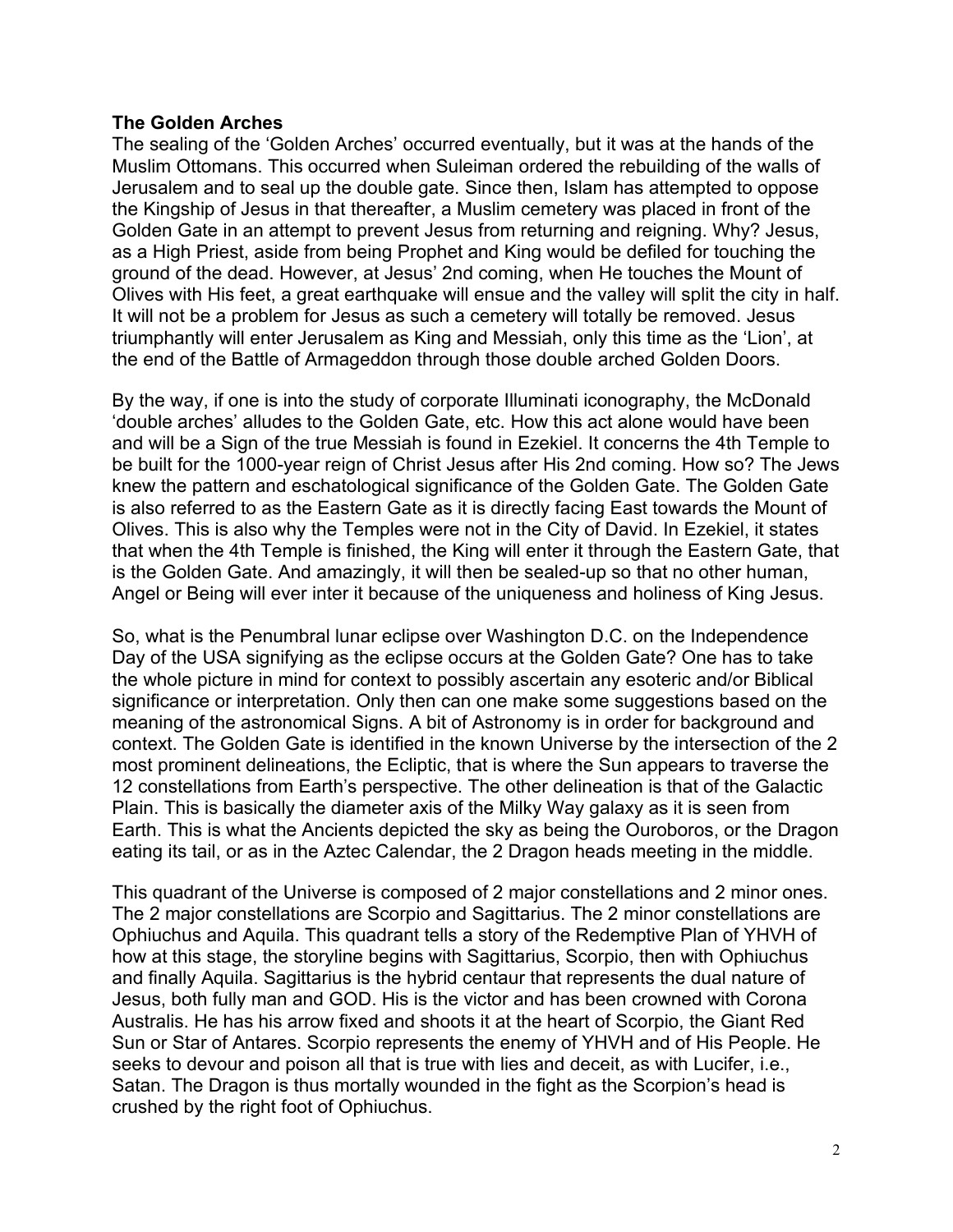## **The Storyline**

Ophiuchus is the representation of a man, a human struggling with a serpent. This is clearly the reference to Jesus who became man and as a man defeated Lucifer, the Great Dragon or that Serpent that deceived Eve in the Garden. This Serpens is depicted reaching-up for a crown, Corona Borealis as it is Lucifer's quest to usurp the Kingdom and Throne of YHVH. However, the blow to the Serpens head, i.e., Scorpio did not go without his stinger piercing the right foot of Ophiuchus with a moral blow. This depiction is what exactly happened at the Cross of Calvary as foretold in Genesis 3:15. It was at that place and time that Jesus, as a man, redeemed Adam's race from the sting of Death through Death. Jesus essentially 'crushed' the head of Lucifer but not before with the same weapon of Death, killed Jesus with it.

Unbeknownst to Lucifer and all his Fallen Angels that gathered to witness what they arrogantly and confidently assumed was the death of the SON of YHVH, Jesus destroyed sin, Lucifer and Death by Death. This is seen in the last of the quadrant depiction of the constellations of Aguila. One sees a majestic eagle next to Arrow as if to pierce it with. However, it rises from the dead like a dolphin leaping out of the water or Delphinus that is depicted leaping-up. This speaks of Jesus' majesty, death but resurrection from among the dead. The Bible teaches that Jesus is the 'First-Fruits' and/or the First Born from among the dead. And that those following His, will also rise in subsequent order, file and rank one day. In particular His People since Jesus' resurrection have anticipated this timing of the Resurrection sequence to conclude the Church Age with, at the Rapture event of the Bride of Christ.

Thereafter, there is to be praise as in the constellation that is associated with Aquila, that of Lyra that speaks of worship, etc. With all the above presented in context and background, one can then perhaps see that this Penumbral lunar eclipse is significant. However, will it be more so dealing with the United States due to the eclipse occurring on its Independence Day and over its capital. Will it also affect the Body of Christ on Earth as a Sign or perhaps both and even more? According to ancient astronomy, a Blood Moon or lunar eclipse involves war and/or conflict. It is a bad omen specific for Israel. The Moon itself is a representation of the feminine aspect in the sky as opposed to the Sun, the masculine principle. This lunar eclipse is mirroring the previous solar eclipse that occurred at the Silver Gate on the Summer Solstice, which is amazing.

The feminine aspect then has ramifications as this Penumbral lunar eclipse takes place over the District of 'Columbia'. Think of Columbus, Columbine, etc. It is associated with the Moon goddess. It is what the Luciferians have dedicated Washington, D.C. to. It is an homage to the Queen of Heaven, Sirius. It is referred by the Freemasons as the 'Blazing Star' that has its heliacal rising every  $4<sup>th</sup>$  of July. Sirius is the brightest Star in the sky located in the constellation Canis Major next to Orion. Its annual appearance occurs just before dawn at the June 21 Summer Solstice, yet another connection to the eclipse of June 21, 2020 as it appears this lunar eclipse is corresponding to the Silver Gate with Orion as Sirius is its companion. How Sirius is incorporated in the layout of the Columbia's Capital is in the following observations. On the  $4<sup>th</sup>$  of July, the Sun reaches the altitude of the tip of the Washington Monument obelisk at exactly 8º 36'.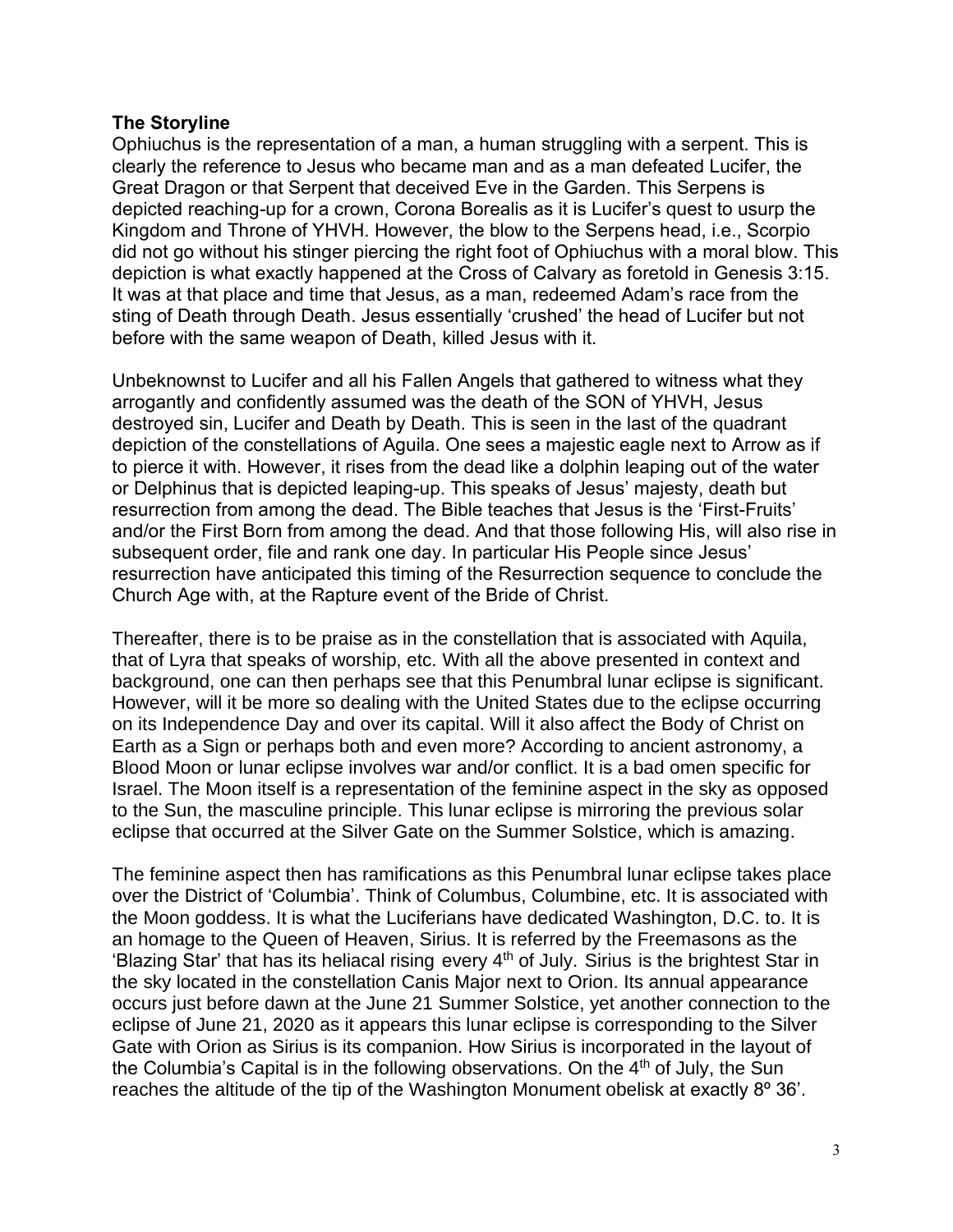## **Columbia Calling**

If one is standing at the foot of the Reflecting Pool at that time looking towards the Capitol Building, the Sun, the Capitol Building, and the Jefferson Memorial will all align within 1 degree. The Reflecting Pool is representing the Milky Way. It serves as a diffusing body of water that reflect the Lights the alignment of the Stars in the east when the Sun rises in conjunction to Sirius, Orion, Taurus and the Pleiades. This astronomical alignment is commonly depicted in the Masonic tracing cards. The esoteric effect is to receive the cosmic energies emitted by these Stars and channeled to the Capitol Building dome in particular. Why there?

That is why precisely, the top of the Capitol Building dome is capped by the statue of Libertas, or 'Isis', i.e., Sirius. It is another veiled inference to the Moon Goddess. It is the Queen of Heaven as a further veiled inference to Lucifer celebrating 'independence' from YHVH. In fact, the whole Washington Mall layout is a homage to the male and female sexual intercourse ritual construed with the shadows cast by the Washington Monument obelisk, etc. The other attribute is the place and time this lunar eclipse occurs at, as noted. Could the Independence Day lunar eclipse at the Golden Gate over the Republic's capital signal what?

The eclipse sequence is signaling Sagittarius. As it pertains to the USA, perhaps its position and disposition is heralding a pending 'strike' toward the USA as a euphemism for Scorpio that it has become. A coming judgment-event will be delivered as if to give it a moral blow and wound as Psalm 64 states. 'They devise injustice and say, we have perfected a Secret Plan. For the inner man and the heart are mysterious. But YHVH will shoot them with arrows; suddenly they will be wounded. They will be made to stumble, their own tongues turned against them. All who see will shake their heads.' Also see 2 Kings 13:17.

*-Location: Washington, District of Columbia, United States -Sunday, July 5, 2020. -Penumbral lunar eclipse visible -Magnitude: -0.6438 -Duration: 2 hours, 44 minutes, 58 seconds -Penumbral begins: July 4 at 11:07:23 pm -Maximum: July 5 at 12:29:51 am -Penumbral ends: July 5 at 1:52:21 am*

Pertaining to the Penumbral lunar eclipse of July 4th over Washington, D.C., what is being astronomically stressed is the constellation of Sagittarius. The rise of Sirius on the 4<sup>th</sup> of July heralds the coming rise of Sagittarius and what that personage represents, the coming 'Christ' figure. Realize that to the Luciferians, they are expecting the coming of Lucifer and his AntiChrist. It is rather amazing that the previous eclipse, that of the solar eclipse that occurred, amazingly during the Summer Solstice occurred precisely at the opposite 'Gate' of the Universe, the Silver Gate. This is no mere coincidence as it shows the amazing handiwork of YHVH in how He has orchestrated the movements of the Sun, Moon and the Stars to a staggering precision. The path of this July 4th Independent Day lunar eclipse spans the breath of Sagittarius.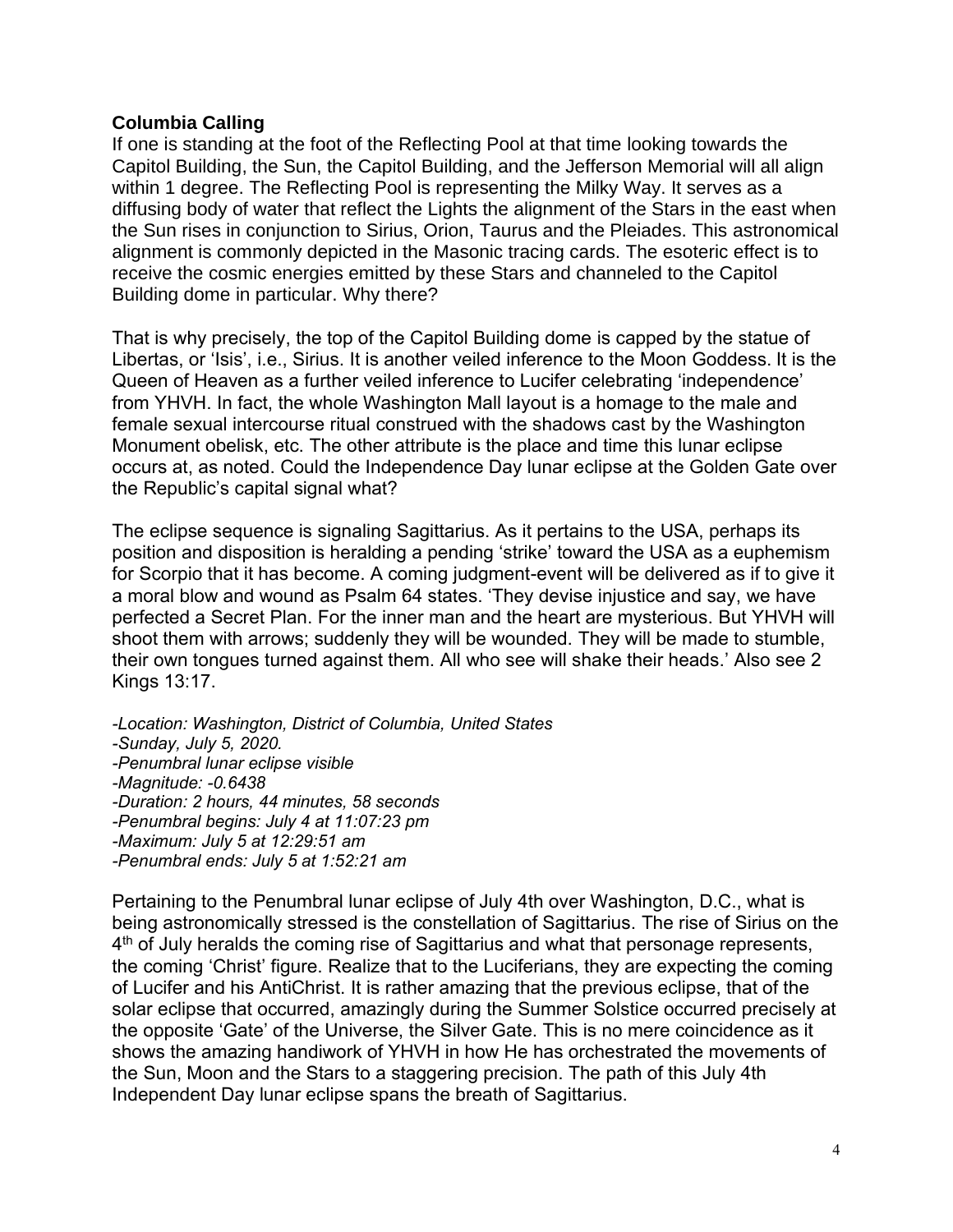## **The Need for an AntiChrist**

As the path of the Moon begins at the Golden Gate precisely just after midnight on July 4<sup>th</sup> over Washington, D.C., it reaches its maximum around 1:30 AM local time and then is positioned to conjoin the alignment of Jupiter, Saturn and Pluto. Consider that there will yet be another amazing alignment and conjunction of these 2 giant planets, precisely on the Winter Solstice of December 21, 2020. This will be the Great Conjunction of Jupiter and Saturn. Given the current world situation due to the plandemic there has been a virtual collapse of the world economies, limitation on one's civil liberties and closure of churches in particular. One can see that what has been the focus of such dramatic change and upheaval in the world has been the United States of America. Therefore, there is a need for a New World Order and Leader.

However, no other nation on Earth has suffered the effects of this planned Luciferian take-down as the USA. In what ways? Consider that no nation has lost over 40 million jobs. No other nation has had its economy essentially destroyed and no other nation has undergone racial violence and chaos as it is occurring in the USA. Many historians are rightly comparing the present situation of the U.S., if not remedied, as the fall of the Republic much like it occurred during the fall of the Roman Empire. The fall of Rome did not occur with invading military armies but from within. The Roman Empire had an overextended militarily. It had amassed an unpayable national debt. It pampered to a welfare state with subsidies. It is estimated that more than half of the population was composed of slaves and/or indentured servants. Its borders were constantly being overrun by 'immigrants'.

It reached a level of immorality that consisted of rampant abortions, homosexuality, infanticide, fornication/adultery, violence and murder. Yet, within that world and culture, a thriving small sect called 'Christians' as a derogatory term for Followers of Jesus meet in homes and in the Catacombs underneath the city. They became a light in the darkness and the antithesis of the prevailing perverted society. Thus, many are genuinely wondering if in like manner, the USA is now at its decline, much like Rome. After all, a Blood Moon or any partial lunar eclipse that darkens the Moon or turns it 'red' signifies war, conflict, strive and chaos. This is exactly what the Luciferians strive for, 'Order out of Chaos'. Thus, does this July  $4<sup>th</sup>$  lunar eclipse over the District of Columbia further signal the continuing division and downfall of the USA and the rise of the coming AntiChrist with his New World Order? Most likely.

The fall of the USA has taken the same trajectory of Rome's fall. It is a wake-up call to many Christians in the USA that are relying more so on the national government and a favorable President to be its 'Savior'. No human government will ever fully safeguard the inalienable rights given by the Creator, YHVH to Humanity. What is only left is the coming 'Fall' and a consuming judgment that will usher in a New World Order as Lucifer's attempt to provide the answers and an alternative 'Gospel' to mankind that will only lead it to Hell where Lucifer will one day finally be cast to. One can take comfort in the Promise of Jesus that the coming collapse of not only the USA but the current World Order will be far removed for the Follower of Jesus. The Rapture event is promised, and can be likened to the evacuation of the Hebrews from Egypt during the Exodus account.